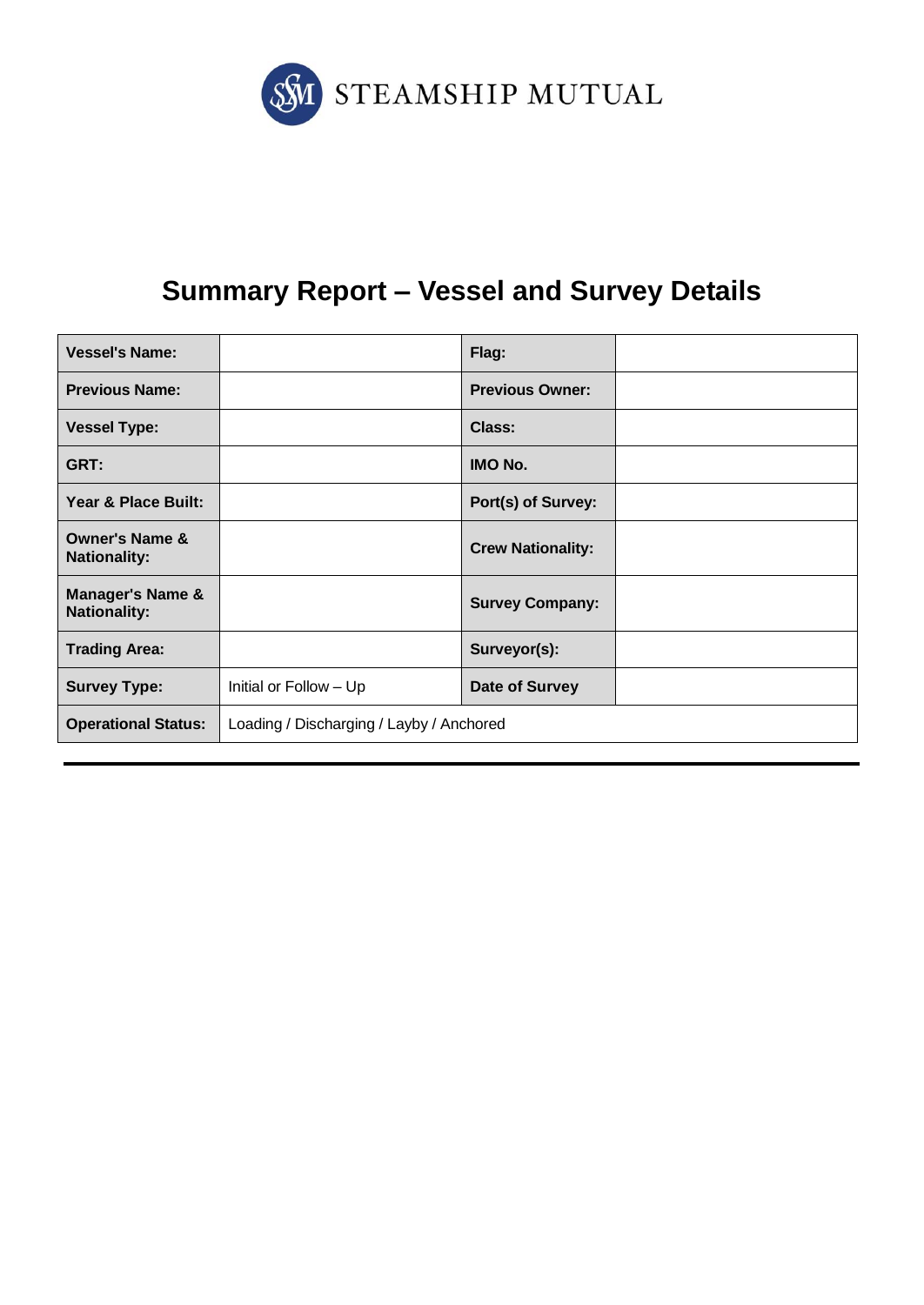#### SIMSL Report ID:- (Found in MOI) Date: Department of the SIMSL Report ID:- 0

# **A - Hull**

| 1.     |                                                                                   |     |                                                         | Shell Plating: (structure and coatings - internal frames, brackets etc.)           |                                                                                                                                                                                                                    |  |
|--------|-----------------------------------------------------------------------------------|-----|---------------------------------------------------------|------------------------------------------------------------------------------------|--------------------------------------------------------------------------------------------------------------------------------------------------------------------------------------------------------------------|--|
|        |                                                                                   |     |                                                         |                                                                                    |                                                                                                                                                                                                                    |  |
| 2.     |                                                                                   |     | Weather Deck & Fittings: (structure and coatings)       |                                                                                    |                                                                                                                                                                                                                    |  |
|        |                                                                                   |     |                                                         |                                                                                    |                                                                                                                                                                                                                    |  |
| 3.     |                                                                                   |     |                                                         | Watertight Openings: (hatches, ventilation, watertight doors, etc.)                |                                                                                                                                                                                                                    |  |
|        |                                                                                   |     |                                                         |                                                                                    |                                                                                                                                                                                                                    |  |
| 4.     |                                                                                   |     |                                                         | certification dates / load test record / last maintenance record/Lifting register) | Cranes, Derricks & Lifting Appliances / Loose Gear: (cargo / hose handling / provisions / engine room /                                                                                                            |  |
|        |                                                                                   |     |                                                         |                                                                                    |                                                                                                                                                                                                                    |  |
| 5.     |                                                                                   |     |                                                         |                                                                                    | Condition of Holds/Cargo Tanks: (structural, tank tops, bulkheads, ceilings and coatings)                                                                                                                          |  |
|        | <b>Hold / Cargo Tank:</b>                                                         |     |                                                         |                                                                                    |                                                                                                                                                                                                                    |  |
|        | <b>Condition:</b>                                                                 |     |                                                         |                                                                                    |                                                                                                                                                                                                                    |  |
| 6.     |                                                                                   |     |                                                         |                                                                                    | Condition of Ballast Tanks and Void Spaces, etc.: (List compartments / spaces entered)                                                                                                                             |  |
|        | <b>Compartment / Space:</b>                                                       |     |                                                         |                                                                                    |                                                                                                                                                                                                                    |  |
|        | <b>Condition:</b>                                                                 |     |                                                         |                                                                                    |                                                                                                                                                                                                                    |  |
| 7.     |                                                                                   |     | <b>Result of Latest Steel Thickness Gauging Report:</b> |                                                                                    |                                                                                                                                                                                                                    |  |
| Place: | Surveying company name:<br>Date of latest gauging:<br>Average / max diminutions): |     |                                                         |                                                                                    |                                                                                                                                                                                                                    |  |
|        | <b>Hull Strakes</b>                                                               | Ave | $\%$                                                    | Max                                                                                | $\%$                                                                                                                                                                                                               |  |
|        | Main Deck                                                                         | Ave | $\%$                                                    | Max                                                                                | %                                                                                                                                                                                                                  |  |
| 8.     | <b>Asbestos:</b>                                                                  |     |                                                         |                                                                                    |                                                                                                                                                                                                                    |  |
|        |                                                                                   |     |                                                         |                                                                                    | (As from 01 January 2011, SOLAS contains a total prohibition on the use of asbestos board all ships, thus all new<br>installations of asbestos on all ships is banned. Reference - IMO Circular MSC.1/Circ. 1379). |  |
| 9.     | Others:                                                                           |     |                                                         |                                                                                    |                                                                                                                                                                                                                    |  |
|        |                                                                                   |     |                                                         |                                                                                    |                                                                                                                                                                                                                    |  |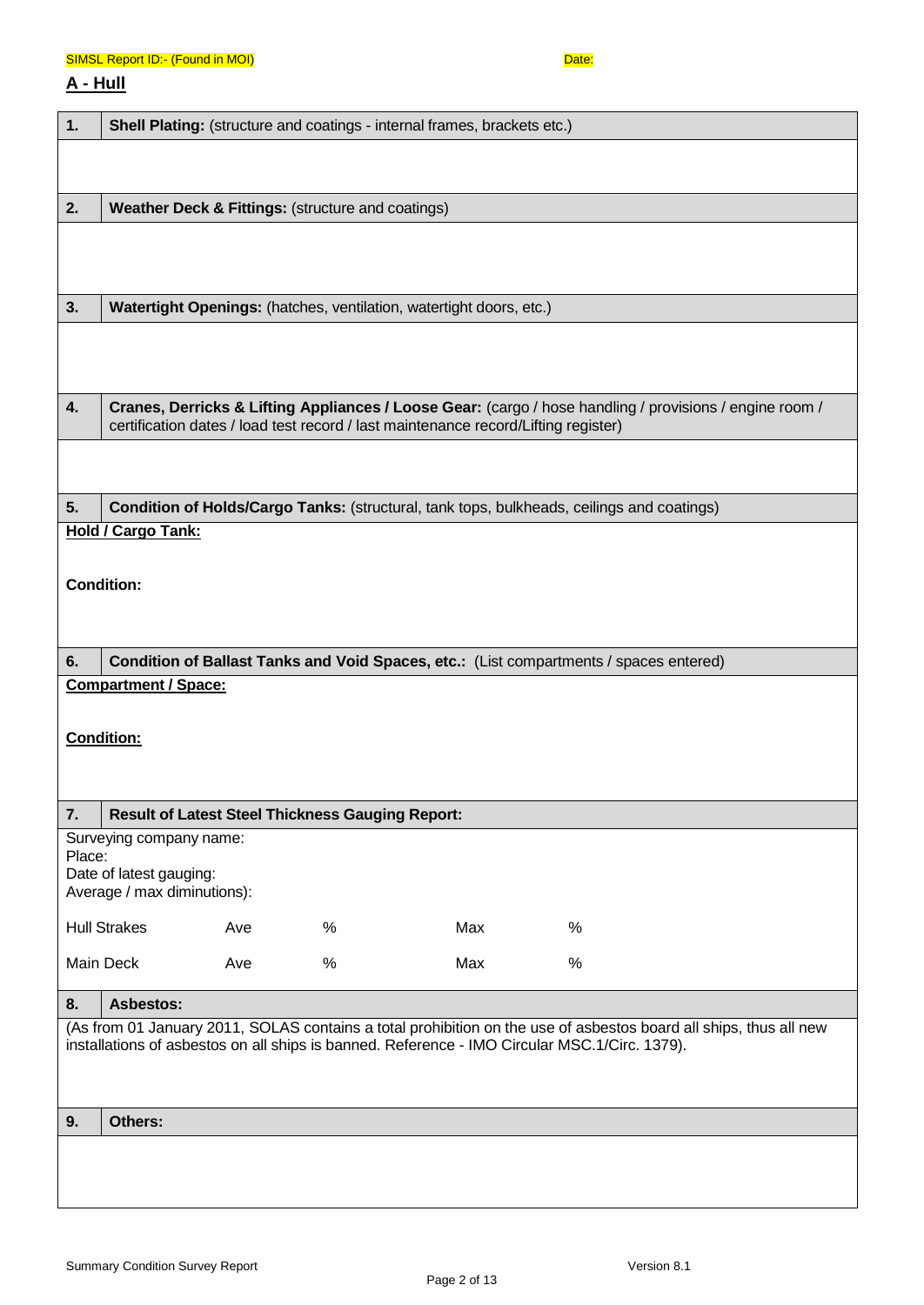| 1.<br>Main Engines and Thrusters: (type, quantity, configuration, cylinders and BHP) |
|--------------------------------------------------------------------------------------|
| <b>Technical Details:</b>                                                            |
|                                                                                      |
| <b>Condition:</b>                                                                    |
|                                                                                      |
|                                                                                      |
|                                                                                      |
| <b>Boilers:</b><br>2.                                                                |
| <b>Technical Details:</b>                                                            |
|                                                                                      |
| <b>Condition:</b>                                                                    |
|                                                                                      |
|                                                                                      |
|                                                                                      |
| 3.<br>Generators: (type, quantity and design output)<br><b>Technical Details:</b>    |
|                                                                                      |
|                                                                                      |
| <b>Condition:</b>                                                                    |
|                                                                                      |
|                                                                                      |
| 4.<br>Pumps: (cargo, ballast, fire and bilge)                                        |
| <b>Technical Details:</b>                                                            |
|                                                                                      |
|                                                                                      |
| <b>Condition:</b>                                                                    |
|                                                                                      |
|                                                                                      |
| 5.<br><b>Steering Gear:</b> (main and emergency)                                     |
| <b>Technical Details:</b>                                                            |
|                                                                                      |
| <b>Condition:</b>                                                                    |
|                                                                                      |
|                                                                                      |
|                                                                                      |
| Deck Machinery: (windlass, mooring winches/capstans, cargo winches, etc.)<br>6.      |
| <b>Technical Details:</b>                                                            |
|                                                                                      |
| <b>Condition:</b>                                                                    |
|                                                                                      |
|                                                                                      |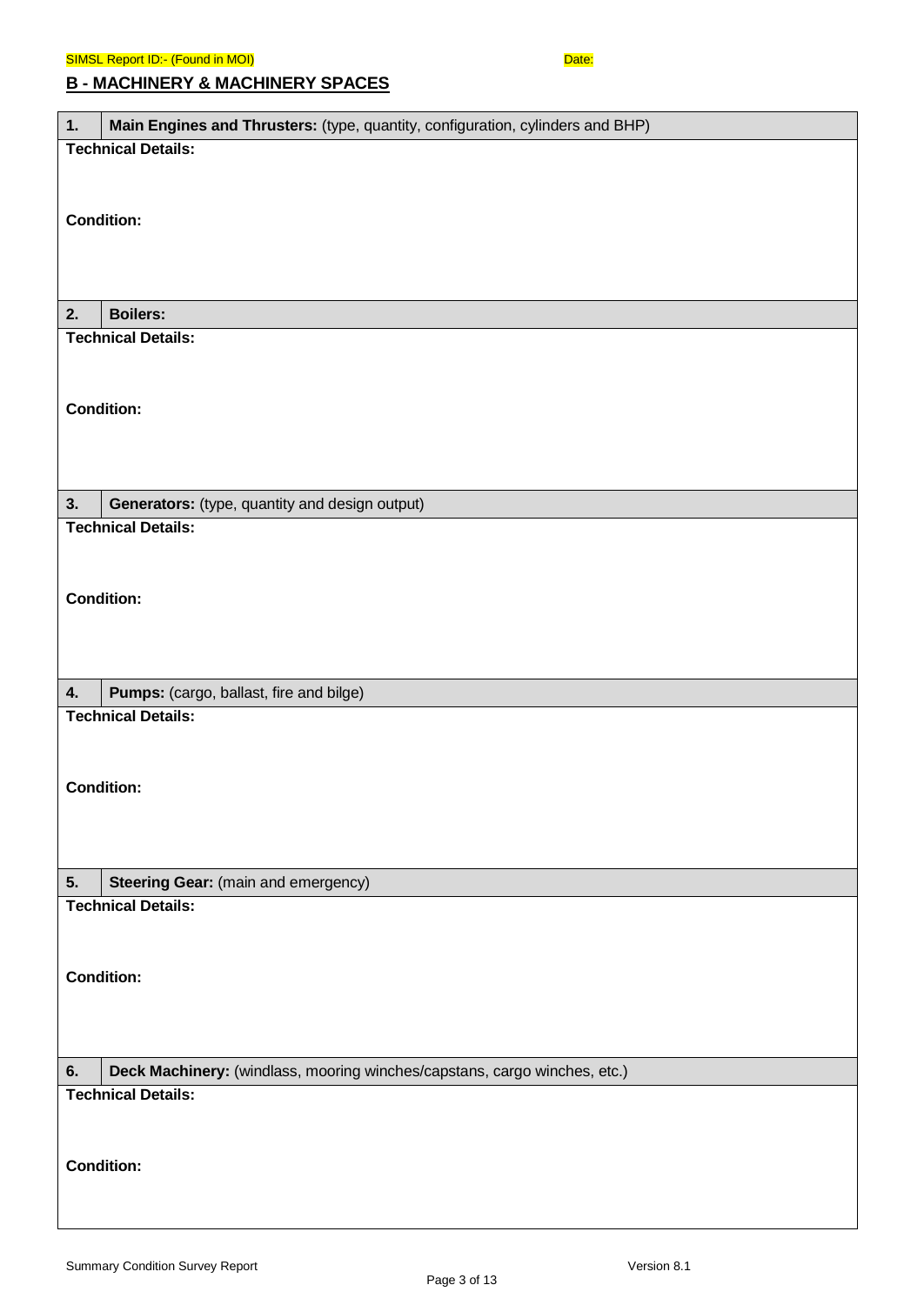|    | <b>SIMSL Report ID:- (Found in MOI)</b>                               | Date: |
|----|-----------------------------------------------------------------------|-------|
| 7. | Cleanliness and visual condition of Machinery Spaces / Pumprooms etc. |       |
|    | <b>Technical Details:</b>                                             |       |
|    |                                                                       |       |
|    |                                                                       |       |
|    | <b>Condition:</b>                                                     |       |
|    |                                                                       |       |
|    |                                                                       |       |
| 8. | Dynamic Positioning System: (DP Class?)                               |       |
|    | <b>Technical Details:</b>                                             |       |
|    |                                                                       |       |
|    |                                                                       |       |
|    | <b>Condition:</b>                                                     |       |
|    |                                                                       |       |
|    |                                                                       |       |
| 9. | Others:                                                               |       |
|    |                                                                       |       |
|    |                                                                       |       |
|    |                                                                       |       |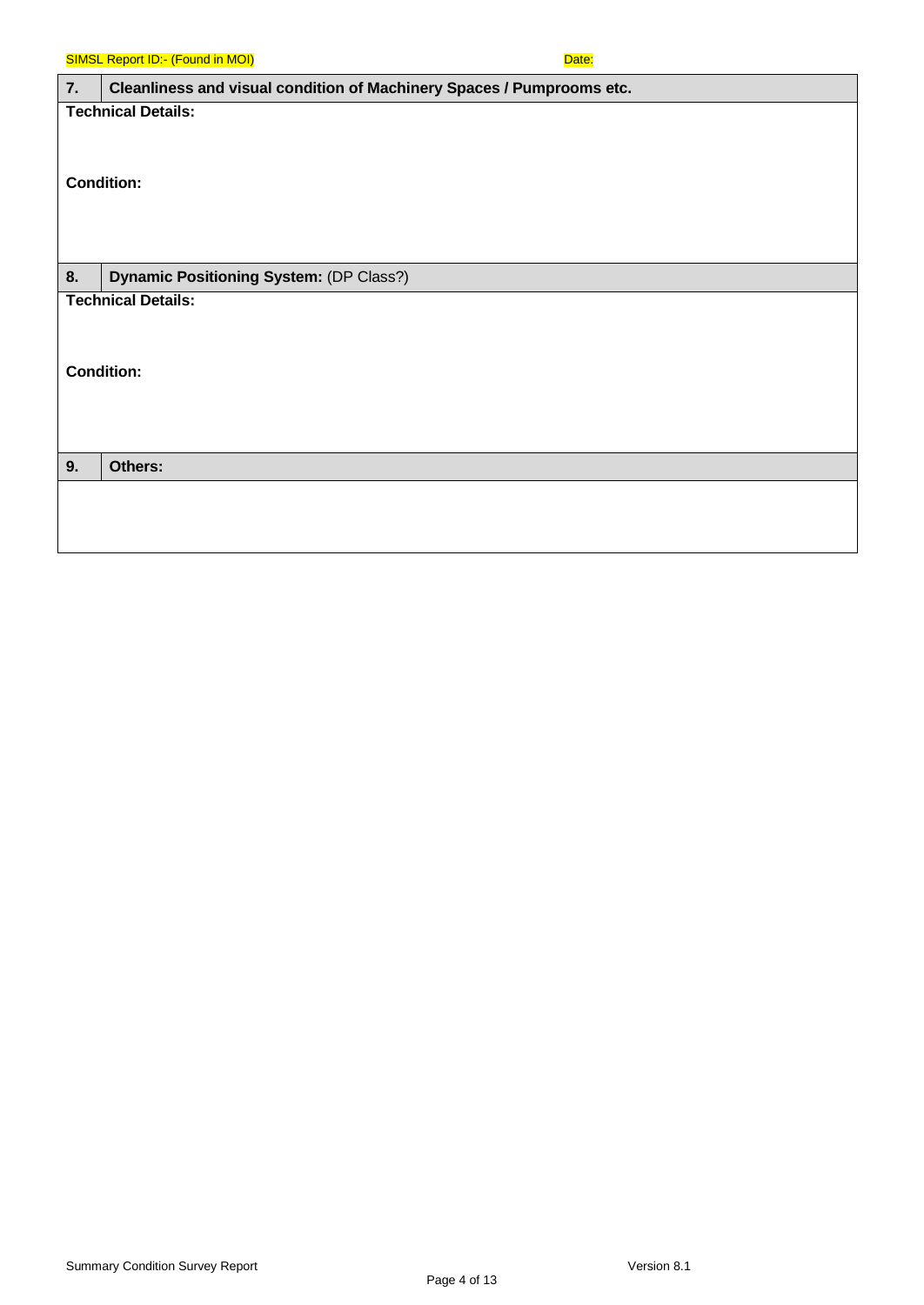**C - SAFETY & NAVIGATION EQUIPMENT**

# **State if vessel exempted from provision of safety/fire fighting, radio or navigation equipment**

| 1. | <b>Life Saving Appliances:</b>                                                          |          |  |  |  |
|----|-----------------------------------------------------------------------------------------|----------|--|--|--|
|    | <b>Technical Details:</b>                                                               |          |  |  |  |
|    |                                                                                         |          |  |  |  |
|    | <b>Condition:</b>                                                                       |          |  |  |  |
|    |                                                                                         |          |  |  |  |
| 2. | <b>Fire Fighting Appliances:</b><br><b>Technical Details:</b>                           |          |  |  |  |
|    |                                                                                         |          |  |  |  |
|    | <b>Condition:</b>                                                                       |          |  |  |  |
|    |                                                                                         |          |  |  |  |
|    |                                                                                         |          |  |  |  |
| 3. | <b>EHQ's - Location &amp; Number:</b>                                                   |          |  |  |  |
|    |                                                                                         |          |  |  |  |
|    |                                                                                         |          |  |  |  |
| 4. | <b>GMDSS Station / Communications Equipment:</b>                                        |          |  |  |  |
|    | Equipment operational?                                                                  | Yes / No |  |  |  |
|    | Master confident in demonstrating:-                                                     |          |  |  |  |
|    | Yes / No<br>Distress operation?                                                         |          |  |  |  |
|    | Yes / No<br>Commercial operation text/voice?                                            |          |  |  |  |
|    | Yes / No<br>Distress operating instructions displayed in a common language?<br>Yes / No |          |  |  |  |
|    | Log Book maintained and up to date?<br>Date of Last entry                               |          |  |  |  |
| 5. | <b>Navigational Equipment, Navigation Charts &amp; Publications:</b>                    |          |  |  |  |
|    | Navigation equipment operational?                                                       | Yes / No |  |  |  |
|    | Charts and publications up to date & corrected?                                         | Yes / No |  |  |  |
|    | Date of last N to M?                                                                    |          |  |  |  |
|    | Are paper or electronic charts in use?                                                  |          |  |  |  |
| 6. | <b>Stability Booklet:</b> (Approved by?)                                                |          |  |  |  |
|    |                                                                                         |          |  |  |  |
|    |                                                                                         |          |  |  |  |
| 7. | Grain Stability Booklet endorsed per SOLAS 74: (Approved by?)                           |          |  |  |  |
|    |                                                                                         |          |  |  |  |
|    |                                                                                         |          |  |  |  |
|    |                                                                                         |          |  |  |  |
| 8. | Others:                                                                                 |          |  |  |  |
|    |                                                                                         |          |  |  |  |
|    |                                                                                         |          |  |  |  |
|    |                                                                                         |          |  |  |  |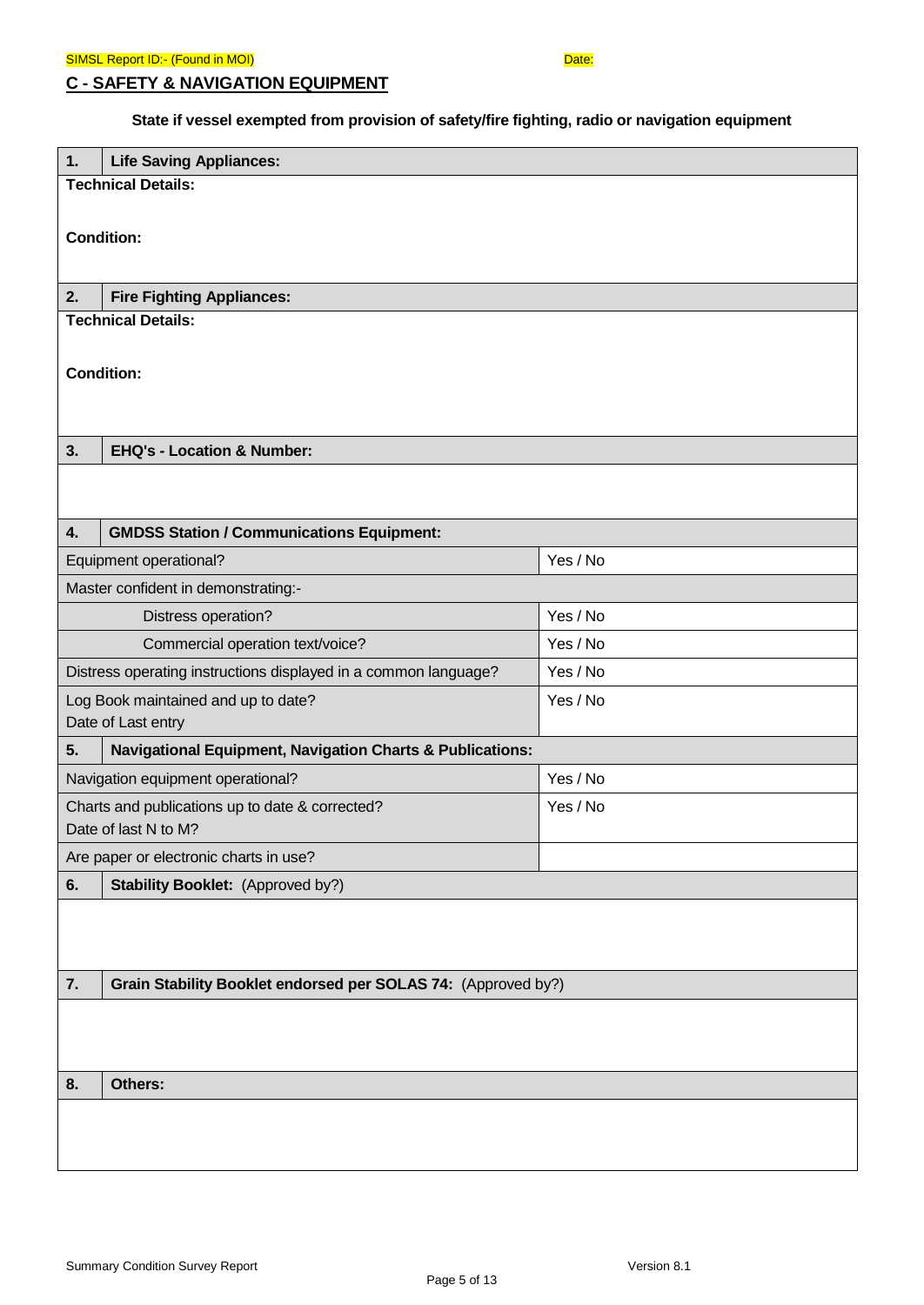#### SIMSL Report ID:- (Found in MOI) Date: Department of the SIMSL Report ID:- 0

### **D - POLLUTION PREVENTION**

| 1. | <b>Oil Record Book:</b>                                                                 |          |  |  |  |
|----|-----------------------------------------------------------------------------------------|----------|--|--|--|
|    | Completed correctly / accurately<br>Date of last entry:-                                |          |  |  |  |
| 2. | <b>Bunker Operations - Checklists &amp; Standing Orders Displayed?</b>                  |          |  |  |  |
|    |                                                                                         |          |  |  |  |
| 3. | Oil / Water Separator:                                                                  |          |  |  |  |
|    | Operating instructions displayed?                                                       | Yes / No |  |  |  |
|    | 15 ppm alarm tested?                                                                    | Yes / No |  |  |  |
|    | "by pass"/"magic pipe"?                                                                 | Yes / No |  |  |  |
| 4. | Shipboard Contingency Plan (SOPEP/SMPEP): (State date & organisation approving plan)    |          |  |  |  |
|    |                                                                                         |          |  |  |  |
| 5. | <b>Garbage/Refuse Disposal:</b>                                                         |          |  |  |  |
|    | Yes / No<br>Garbage management plan available / implemented?                            |          |  |  |  |
|    | Garbage disposal requirements displayed in prominent locations?<br>Yes / No             |          |  |  |  |
|    | Yes / No<br>Arrangements in place for stowage/disposal?                                 |          |  |  |  |
|    | Yes / No<br>Metal garbage cans available where appropriate                              |          |  |  |  |
|    | Supply of garbage bags: (plastic / paper)?                                              | Yes / No |  |  |  |
|    | Storage area/space clean and tidy?                                                      | Yes / No |  |  |  |
|    | Yes / No<br>Garbage disposal log maintained?<br>Last entry:                             |          |  |  |  |
| 6. | Ballast Water Management Compliance: (Detail status of compliance with BWM Legislation) |          |  |  |  |
|    |                                                                                         |          |  |  |  |
| 7. | Others:                                                                                 |          |  |  |  |
|    |                                                                                         |          |  |  |  |
|    |                                                                                         |          |  |  |  |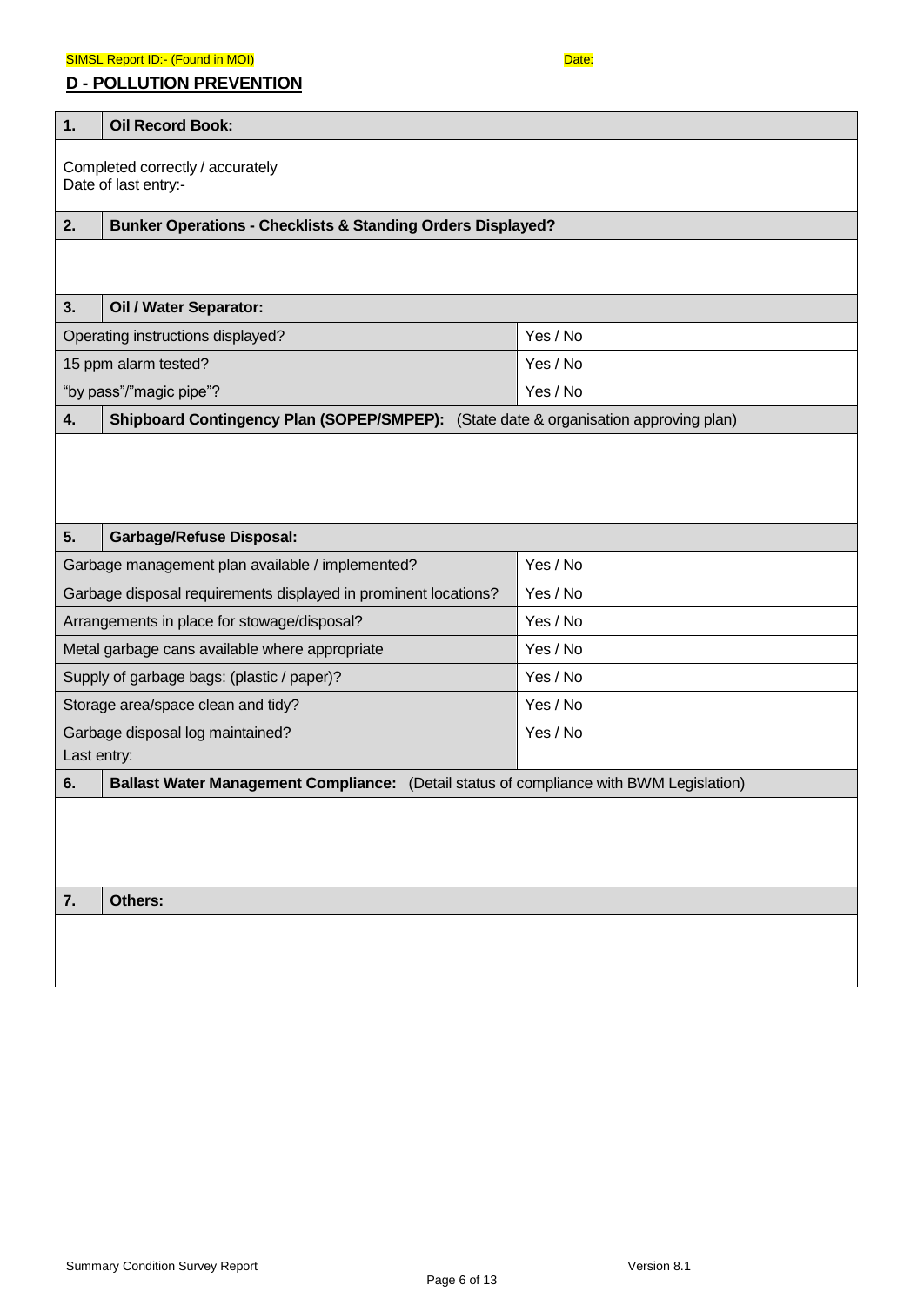#### SIMSL Report ID:- (Found in MOI) Date: Department of the SIMSL Report ID:- 0

### **E - GENERAL**

| 1. | All class / statutory certificates valid?                                                           | Yes / No |
|----|-----------------------------------------------------------------------------------------------------|----------|
|    | List those due to expire in next 90 days?                                                           |          |
|    | Place and Date of last Special Survey (SS)?                                                         |          |
|    | Date of next scheduled dry-docking?                                                                 |          |
|    |                                                                                                     |          |
| 2. | List any outstanding Conditions of Class or<br><b>Class Recommendations</b>                         |          |
|    |                                                                                                     |          |
| 3. | Vessel issued with ILO Maritime Labour<br>Convention (ILO MLC) 2006 Maritime<br>Labour Certificate? | Yes / No |
|    | a) ILO MLC Issue date                                                                               |          |
|    | ILO MLC Expiry date<br>b)<br>Place and details of issuing<br>C)                                     |          |
|    | Authority                                                                                           |          |
|    | Declaration of Maritime Labour Compliance<br>issued?                                                | Yes / No |
|    | a) Part I issued by? - (Competent<br>Authority)                                                     |          |
|    | Part II issued by? - (Owner / Ship<br>b)                                                            |          |
|    | Manager)                                                                                            |          |
|    |                                                                                                     |          |
| 4. | Certified for ISM Code?                                                                             | Yes / No |
|    | a) DoC issue date                                                                                   |          |
|    | b) DOC expiry date<br>Place and details of issuing<br>C)                                            |          |
|    | Authority                                                                                           |          |
|    | Last annual audit date.<br>d)                                                                       |          |
|    | a) SMC issue date                                                                                   |          |
|    | b) Expiry date                                                                                      |          |
|    | Place and details of issuing<br>C)<br>Authority                                                     |          |
|    | Intermediate audit date.<br>d)                                                                      |          |
|    | ISM implemented and working?                                                                        | Yes / No |
|    | Drug and alcohol policy implemented<br>onboard?                                                     | Yes / No |
|    | Date last unannounced Drug test                                                                     |          |
|    |                                                                                                     |          |
| 5. | <b>Certified for ISPS Code</b>                                                                      | Yes / No |
|    | a) International Ship Security<br>Certificate (ISSC) issue date                                     |          |
|    | Place and details of issuing<br>b)<br>Authority                                                     |          |
|    | Intermediate audit date<br>C)                                                                       |          |
|    | <b>Expiry Date</b><br>d)                                                                            |          |
|    | Security Plan implemented and working?                                                              | Yes / No |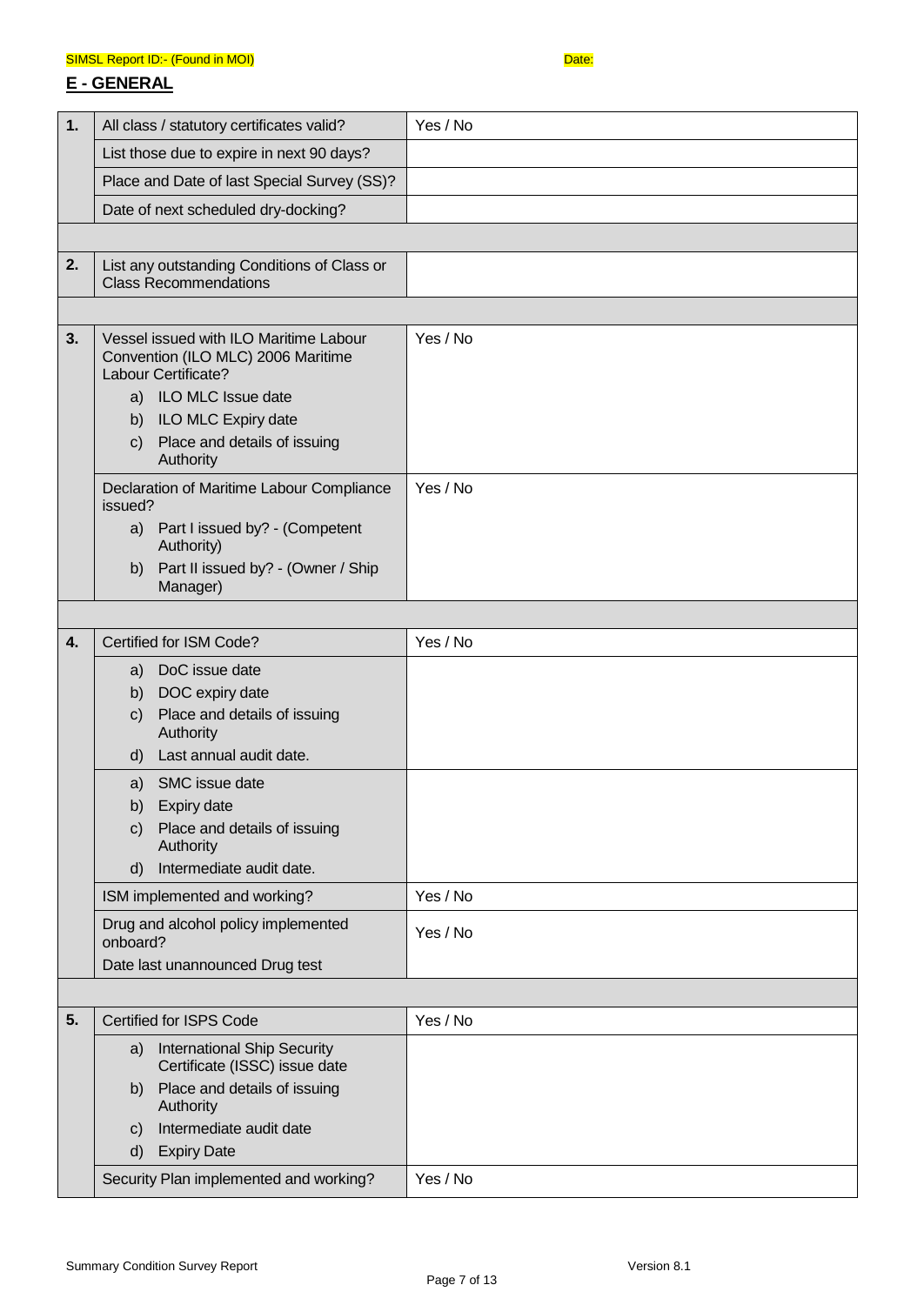| 6.  | Certified for IAPP?                                                                                           | Yes / No |
|-----|---------------------------------------------------------------------------------------------------------------|----------|
|     | a) IAPP Issue date                                                                                            |          |
|     | b) Place of issue                                                                                             |          |
|     | c) Expiry Date?                                                                                               |          |
|     | IAPP implemented and working?                                                                                 | Yes / No |
|     |                                                                                                               |          |
| 7.  | Certified for Annex IV?                                                                                       | Yes / No |
|     | Issue date<br>a)                                                                                              |          |
|     | b) Place of Issue?                                                                                            |          |
|     | <b>Expiry Date?</b><br>$\mathsf{C}$ )                                                                         |          |
|     | Requirements of MARPOL annex IV<br>implemented?                                                               | Yes / No |
|     |                                                                                                               |          |
| 8.  | Number of crew on board?                                                                                      |          |
|     | Crew nationalities?                                                                                           |          |
|     | Crewing complies with Safe Manning<br>Document?                                                               |          |
|     | Vessel appropriately manned?                                                                                  |          |
|     |                                                                                                               |          |
| 9.  | Club safety posters, Risk Alerts and<br>assorted DVD's available?                                             | Yes / No |
|     | Other training and industry materials such<br>as Nautical Institute publication "The<br>Navigator" available? | Yes / No |
|     |                                                                                                               |          |
| 10. | Others:                                                                                                       |          |
|     |                                                                                                               |          |
|     |                                                                                                               |          |
|     |                                                                                                               |          |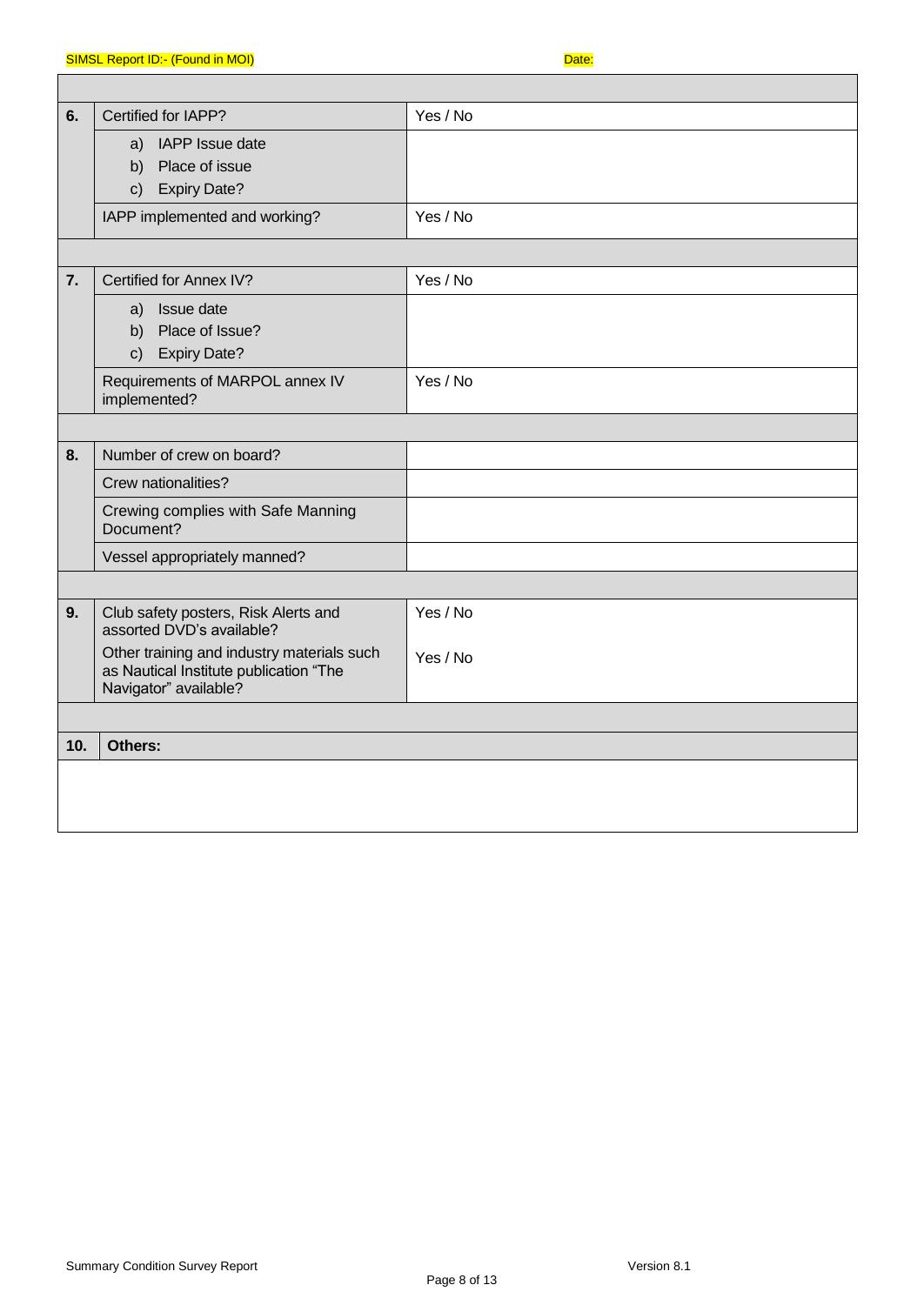### **F - SUMMARY AND CONCLUSIONS OF CONDITION & VESSEL'S CARGOWORTHINESS**

### **State cargo worthiness tests conducted during survey and results of all tests:**

| 1.                                                                                         | General Cargo / Container / Bulk Carrier                                            |          |                |
|--------------------------------------------------------------------------------------------|-------------------------------------------------------------------------------------|----------|----------------|
| <b>Test</b>                                                                                |                                                                                     |          | <b>Remarks</b> |
| Hatch covers weathertightness<br>tested?<br>(ultrasonic testing preferred).                |                                                                                     | Yes / No |                |
| Hold bilge suctions and non-return<br>valves tested?                                       |                                                                                     | Yes / No |                |
|                                                                                            | Ballast tanks surrounding cargo<br>holds hydrostatically tested?                    | Yes / No |                |
|                                                                                            | Tanks and associated sounding<br>pipes, air vents and manhole covers<br>watertight. | Yes / No |                |
|                                                                                            |                                                                                     |          |                |
| 2.                                                                                         | <b>Tankers</b>                                                                      |          |                |
| <b>Test</b>                                                                                |                                                                                     |          | <b>Remarks</b> |
| Hydrostatic test of cargo tank<br>bulkheads?<br><b>Last test Date</b>                      |                                                                                     | Yes / No |                |
| Pressure test of cargo pipelines?<br>Last test Date                                        |                                                                                     | Yes / No |                |
| Heating coils function and pressure<br>test?<br>Last test date?                            |                                                                                     | Yes / No |                |
| Inert gas system function test?<br>Last test date?                                         |                                                                                     | Yes / No |                |
| Pressure/vacuum valves function<br>test?<br>Last test date                                 |                                                                                     | Yes / No |                |
| Tank configuration:<br>Number and grades of cargo carried<br>with two (2) valve separation |                                                                                     |          |                |
|                                                                                            |                                                                                     |          |                |
| <b>RO/RO and Passenger Vessels</b><br>3.                                                   |                                                                                     |          |                |
| <b>Test</b>                                                                                |                                                                                     |          | <b>Remarks</b> |
|                                                                                            | Shell doors/ramps tested for<br>weathertighness.                                    | Yes / No |                |
| Heavy items in public areas secured                                                        |                                                                                     | Yes / No |                |

against unintentional movement?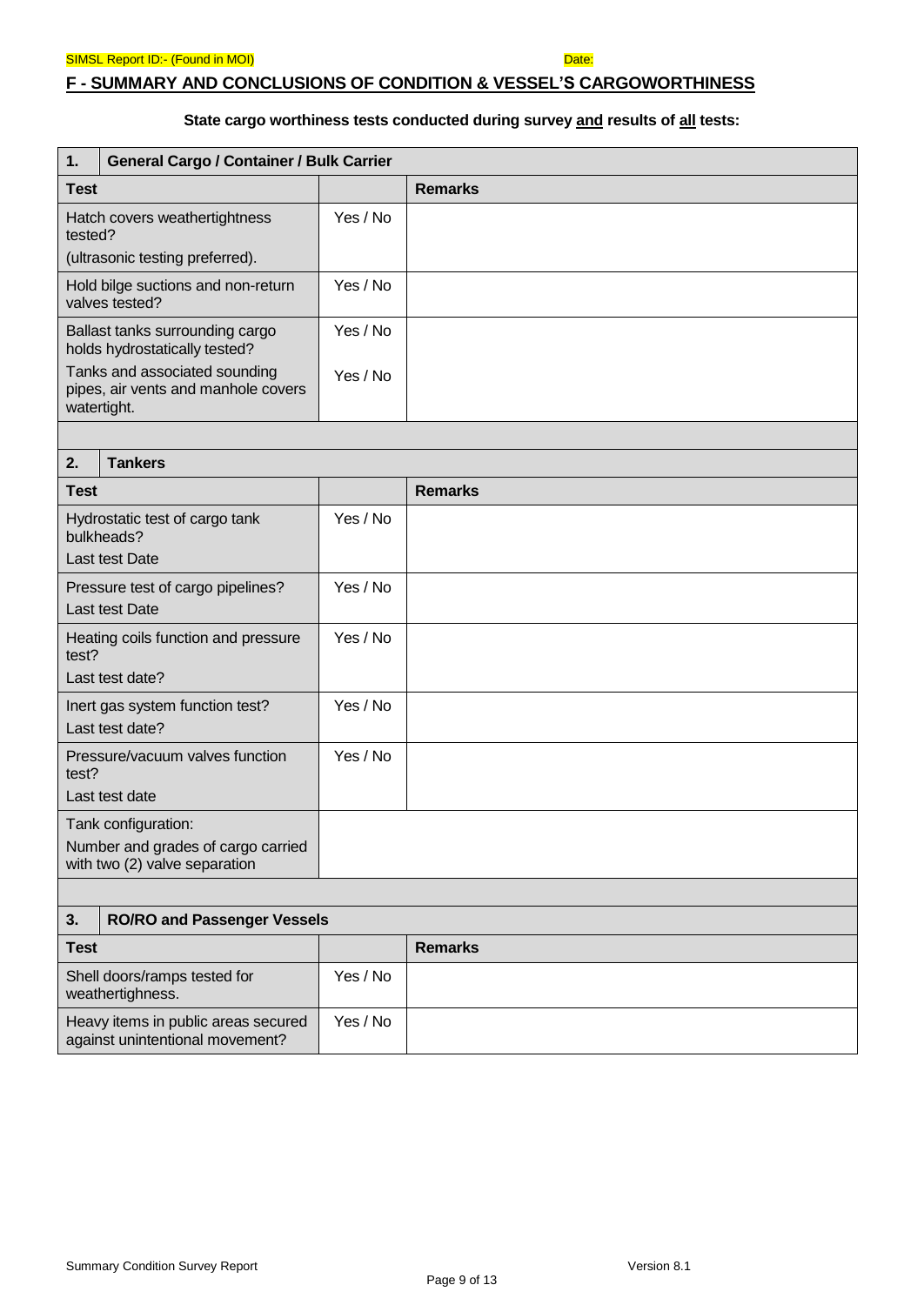#### **Surveyor's opinion of vessel's cargoworthiness:**

**The surveyor / considers\* / does not consider\* / the vessel to be cargoworthy** (\*delete where applicable)

**Surveyor must advise / comment on the following principle areas:**

- **a) Cargo-worthiness**
- **b) Seaworthiness**
- **c) SOLAS compliance**
- **d) MARPOL compliance**
- **e) Implementation of ISM Code**
- **f) Implementation of ISPS Code**
- **g) Validity of all certification**
- **h) Conditions of Class**
- **i) Last and Next SS / DD information**
- **j) Local effect on certification**
- **k) Reasons for any outstanding Recommendations**
- **l) Reasons for any outstanding Tests/Requirements**
- **m) Next trading indicating cargo type/destination/estimated arrival**
- **n) Any other relevant information**

#### **NOTES**

*This report, and any accompanying documentation or photographs, has been compiled for the sole use of the Association for insurance purposes only. It should not be disclosed to any third parties without prior written permission from the Association.*

*The information contained in this report, and any accompanying documentation or photographs, is not exhaustive as to the general condition of the ship and should not be relied upon by members or by any other party as any assurance, representation or warranty as to the condition of the ship and nothing herein shall prejudice the Club's rights under the insurance policy, in the event of a dispute between the Club and the member relating to the condition of this ship.*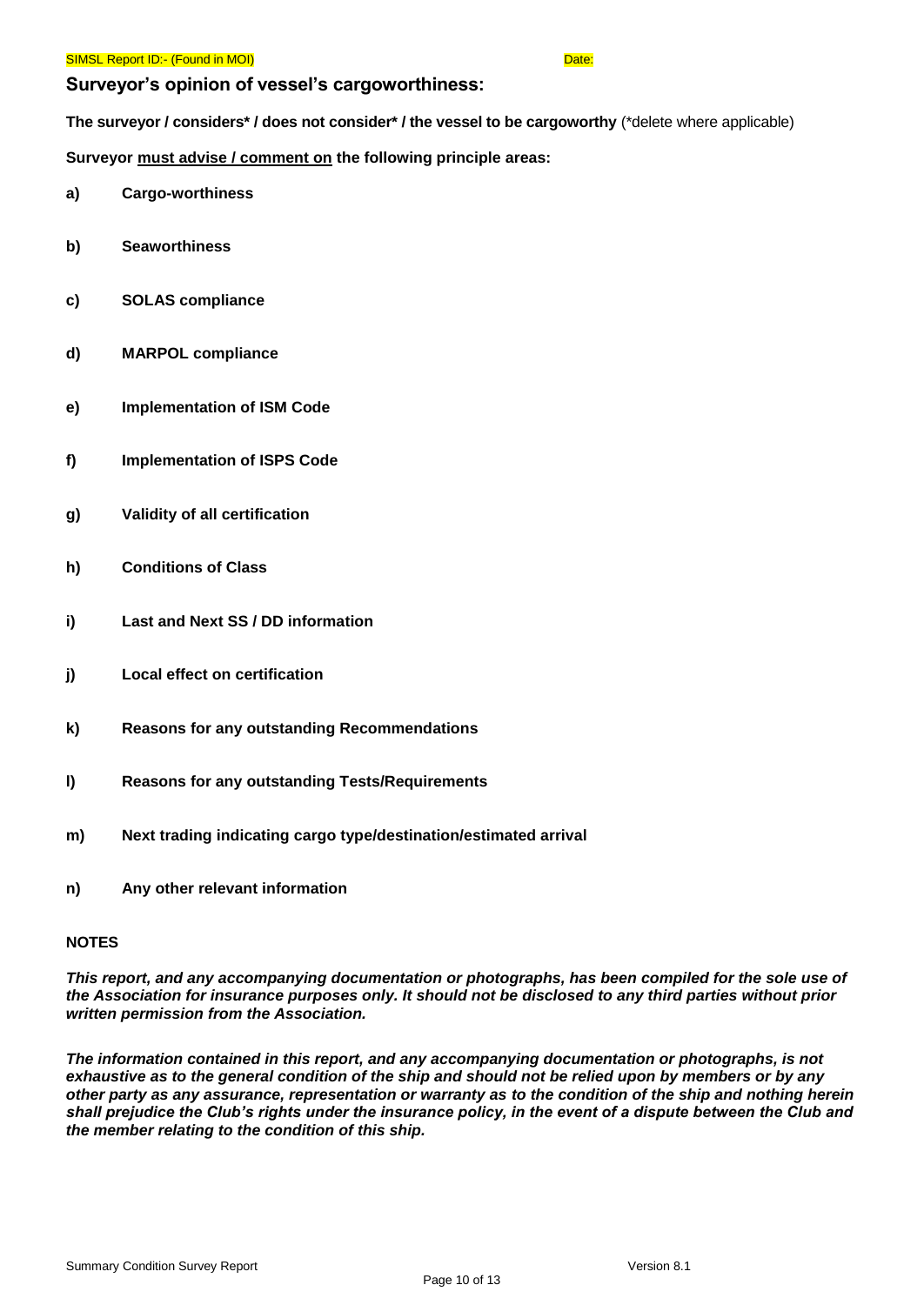**PORT: DATE:**

# LIST OF DEFICIENCIES

#### **Notes:**

- A. Leave 1 copy onboard with the Master & attach 1 copy to the summary & formal reports.
- B. Add more rows as required.<br>C. For follow-up surveys the sta
- For follow-up surveys the status of all defects, recommendations and outstanding tests & requirements is to be noted as either **COMPLETED, IN PROGRESS or OUTSTANDING**
- D. All deficiencies that present a claims risk to the Club are to be noted as Defects. These to be rectified to the satisfaction of the Club.

| NO.            | SECT.<br>$REF1$ . | <b>DEFECTS</b> | <b>REMEDIAL ACTION REQUIRED</b> |
|----------------|-------------------|----------------|---------------------------------|
|                |                   |                |                                 |
|                |                   |                |                                 |
|                |                   |                |                                 |
| $\overline{2}$ |                   |                |                                 |
|                |                   |                |                                 |
| 3              |                   |                |                                 |
|                |                   |                |                                 |
| 4              |                   |                |                                 |
|                |                   |                |                                 |
| 5              |                   |                |                                 |
|                |                   |                |                                 |
| 6              |                   |                |                                 |
|                |                   |                |                                 |

#### E. All outstanding tests, requirements and inspections are to be noted as such and not as defects.

| NO. | <b>OUTSTANDING TESTS / REQUIREMENTS</b> |
|-----|-----------------------------------------|
|     |                                         |
|     |                                         |
|     |                                         |
|     |                                         |
|     |                                         |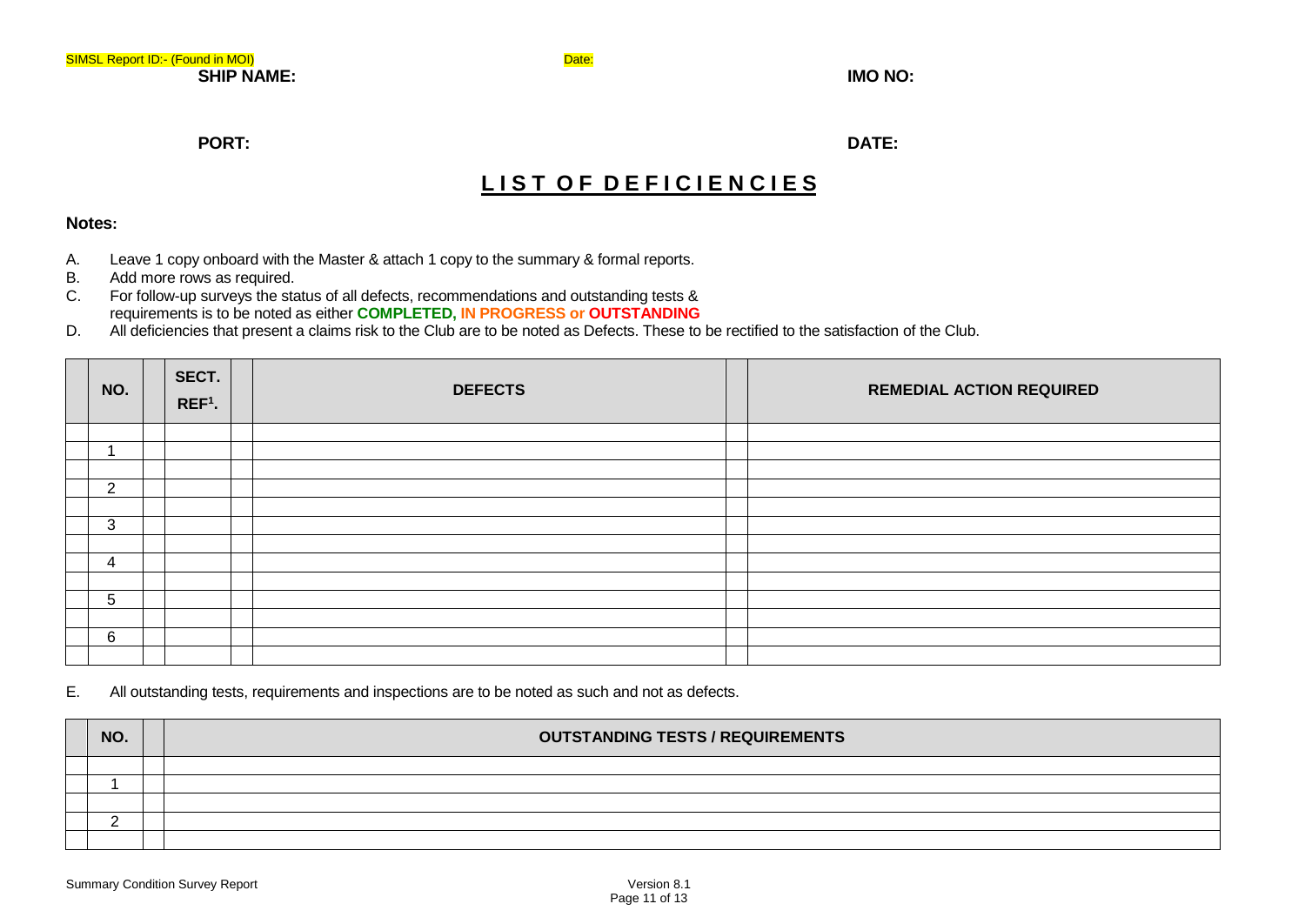F. Identify issues considered to be potential risks / enhancements / best practice that the member should consider implementing, but that may not necessarily be a legislative requirement under the vessel's administration

| NO. | <b>OBSERVATION</b> | <b>RECOMMENDATION</b> |
|-----|--------------------|-----------------------|
|     |                    |                       |
|     |                    |                       |
|     |                    |                       |
|     |                    |                       |
|     |                    |                       |

### **TOTALS:**

| <b>DEFICIENCY</b>         | <b>OUTSTANDING</b> | <b>IN PROGRESS</b> | <b>COMPLETED</b> |
|---------------------------|--------------------|--------------------|------------------|
|                           |                    |                    |                  |
| <b>Defects</b>            |                    |                    |                  |
|                           |                    |                    |                  |
| <b>Tests/Requirements</b> |                    |                    |                  |
|                           |                    |                    |                  |
| <b>Observations</b>       |                    |                    |                  |
|                           |                    |                    |                  |

#### **DEFECT CATEGORIES SUMMARY TABLE**

|   | в | ~ |  |
|---|---|---|--|
|   |   |   |  |
| ◠ |   |   |  |
| e |   |   |  |
|   |   |   |  |
|   |   |   |  |
| c |   |   |  |
|   |   |   |  |
| o |   |   |  |
|   |   |   |  |
|   |   |   |  |

<sup>1</sup>– Sect Ref numbers to reference back to Summary report format.